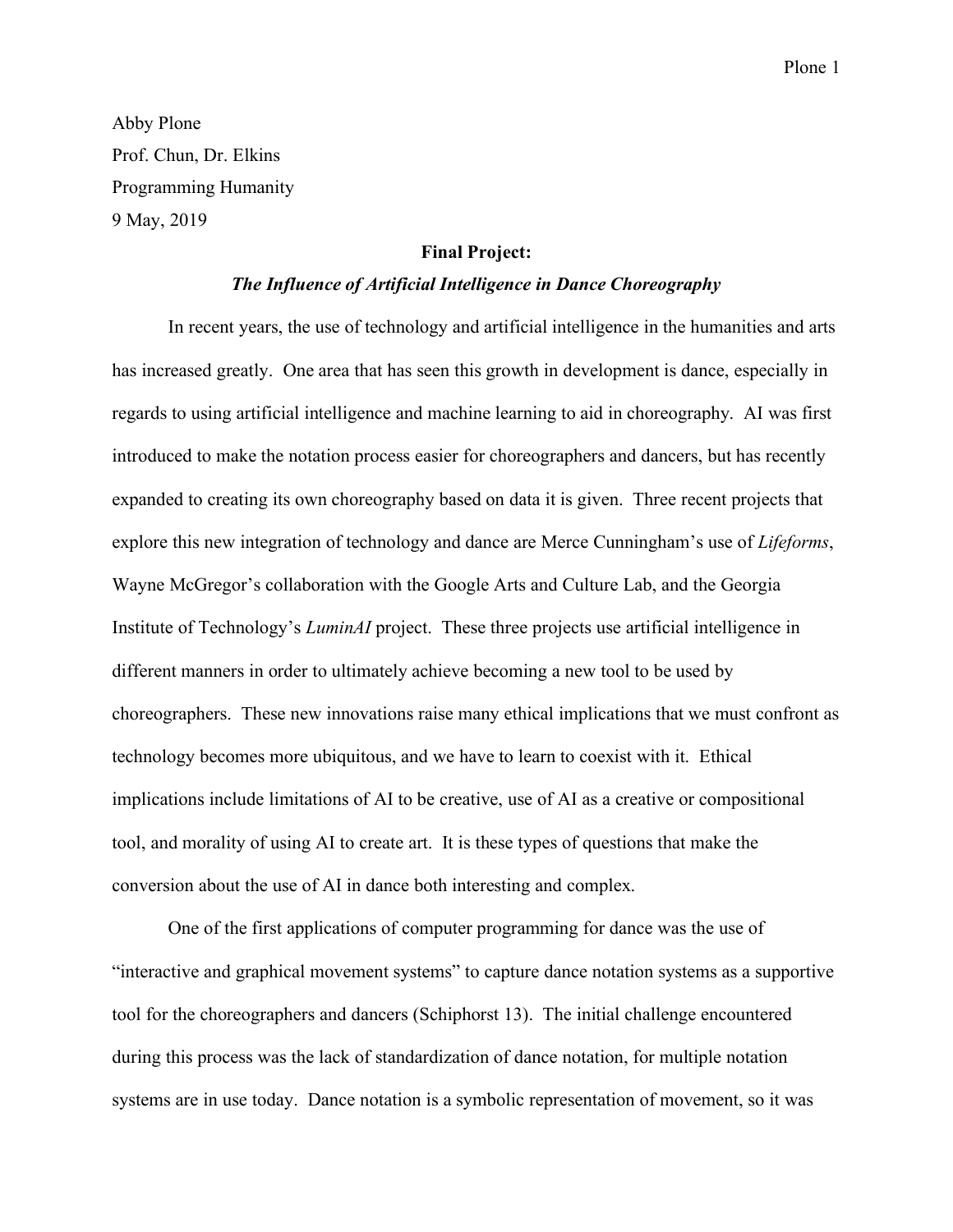important for computer programs to have user interfaces that could represent these symbols visually for the users (Schiphorst 13). It was decided that the user interface was the most important aspect of the program because it was "the only channel of communication between the system" and the user (Schiphorst 19-20). As technology has improved, there has been a shift towards using artificial intelligence to create choreography rather than capturing notation.

In 1964, Jeanne Beaman and Paul Le Vasseur "used a computer to generate random, performable dance sequences" at the University of Pittsburgh. This is believed to be the earliest known use of computers in the creation of choreography. They achieved this output by giving the computer "[twenty] different time variations, [twenty] different spatial directions, and [twenty] different types of movements". The computer then outputted "[seventy] dances in verbal form, in a period of four minutes" (Schiphorst 21). Another early exploration was done by John Lansdown, and architect, in 1978. He attempted to use Benesh notation, but eventually decided to have a "visually immediate and direct representation of the human figure" because of the large quality and scope of vocabulary used by choreographers (Schiphorst 22). This type of visualization is now very common in AI projects associated with dance and human movement.

The common challenge encountered during these types of projects was that each choreographer has their own process to "physically creating and structuring movement" (Maderer). This process can be a combination of "notes, sketches, and floor plans", or video recordings (Maderer). The final piece of choreography is determined by "all [the] creative disciplines [...], [with] error[s] and mistake[s] often play[ing] a crucial role in the creative process" (Maderer). The "synthesis of physical dance knowledge with logical analytical computer science knowledge" is imperative to tying these fields together. In order to perform this synthesis "an interdisciplinary approach that recognizes systems design theory, computer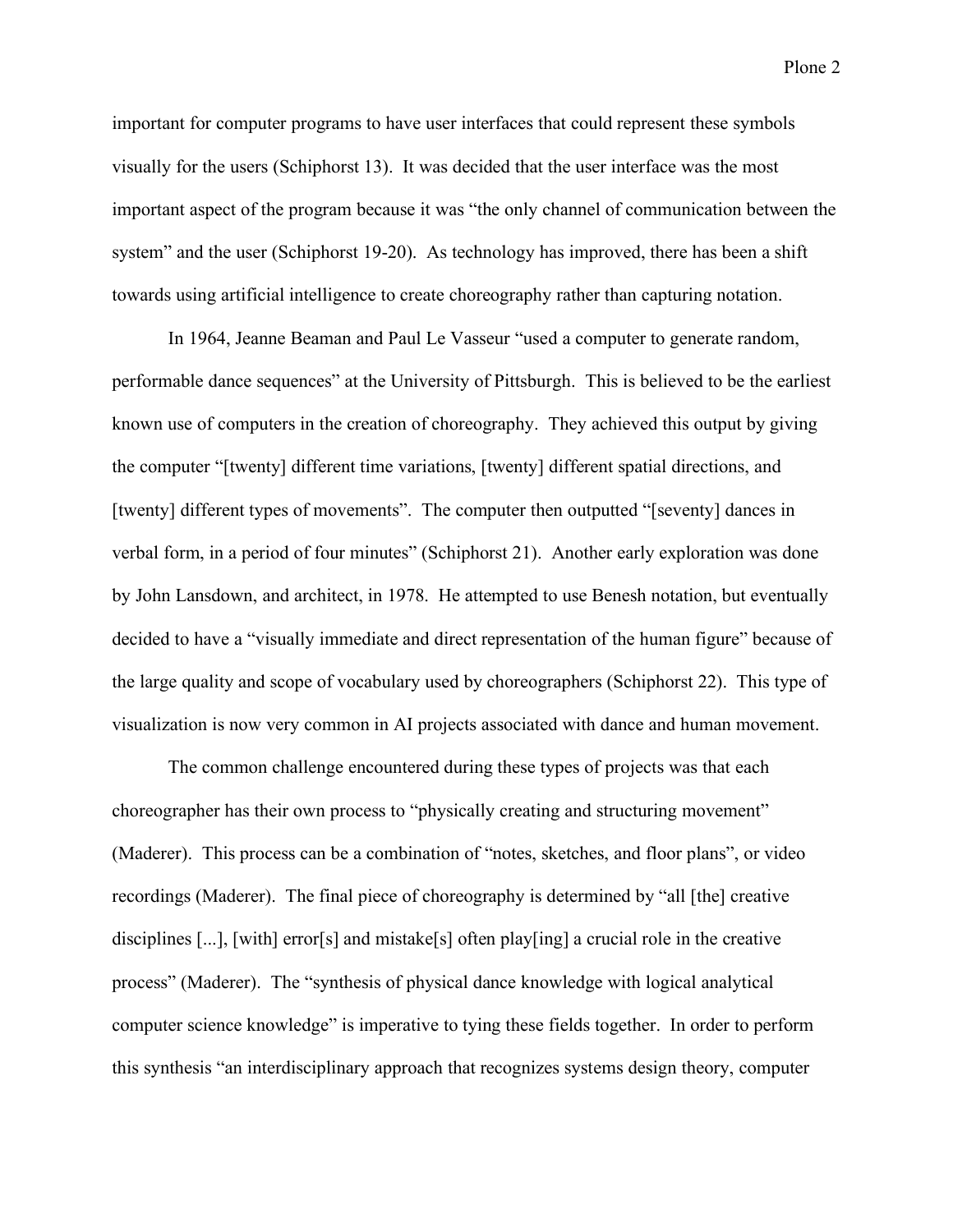graphics theory, computer user-interface design concepts and, perhaps most importantly, choreographic and compositional knowledge" is required (Schiphorst 10). In order for technology to continue to become entwined with dance is important to understand aspects of both fields proficiently.

In recent years, there has been a large growth in the use of artificial intelligence in the dance choreography process. Three examples that are relevant are the Merce Cunningham's use of *Lifeforms* program, collaboration between Wayne McGregor and the Google Arts and Culture Lab, and the *LuminAI* project at Georgia Institute of Technology. The first recent example is the use of the *Lifeforms* program by renowned choreographer Merce Cunningham in a piece named *Tracker*. In 1986, the Computer Graphics Research Lab at Simon Fraser University, under the direction of Dr. Thomas W. Calvert, developed a computer program called *Lifeforms*. This program is "a computer compositional tool for the creation of dance", which "provides an interactive, graphical interface that enables a choreographer to sketch out movement ideas in space and time" (Schiphorst 28-29). The program has three interconnected windows: "sequence editor" window, "spatial" window, and "timeline" window. The "sequence editor" window is where the user can create "movement sequence[s] for a single dancer". The "spatial" window allows the user to arrange the dancers in space, and the "timeline" window allows the user to arrange the dancer's movement sequences in time. The purpose of this interface is to support "the hierarchical nature of composition by allowing movement between [the] conceptual levels of abstraction" (Schiphorst 36). Through the creative process of building the AI, the programmers worked with Merce Cunningham. In March 1991, Cunningham premiered a dance piece entitled *Trackers*, in which "one third of the movement was created with LifeForms" (Schiphorst 44). Cunningham was a huge advocate for the integration of technology with dance,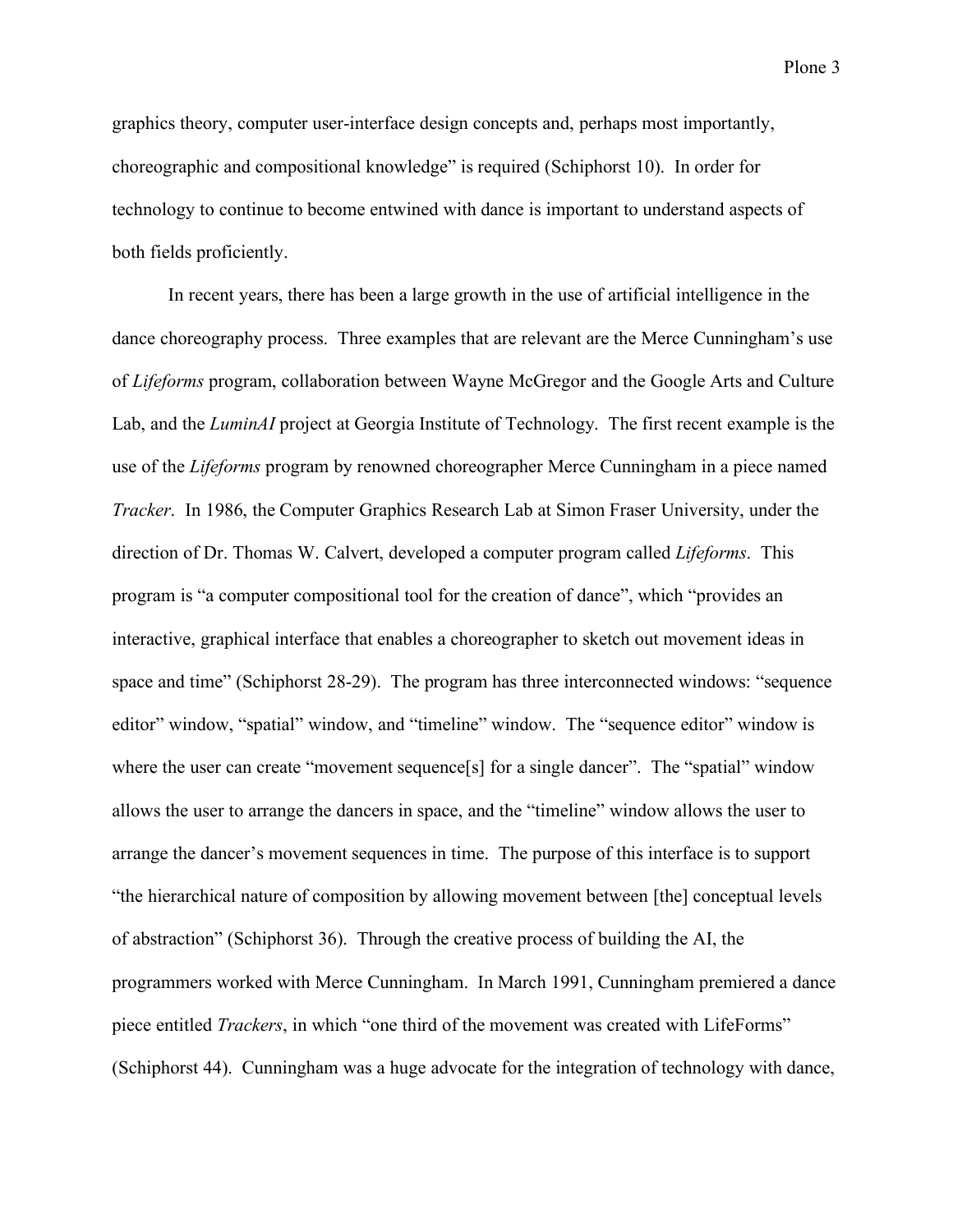Plone 4

and he was quoted saying, "I think this technology can, in this case, particularly.... open out a way of looking at dance and movement in a way that would be stimulating and invigorating to the whole dance field eventually" (Schiphorst 45). Through this collaboration, they learned that "computer technology is as much affected by the articulation of dance knowledge as dance and choreography is affected by the articulation of technological knowledge" (Schiphorst 29). The nature of dance involves "a wide range of movement possibilities, and often requires great physical virtuosity that extends the limits of a human body's physical ability and training". Ultimately, through the use of computer programming within dance, the methods "can be generalized for other forms of human motion planning" (Schiphorst 30).

The second recent example is the collaboration between Wayne McGregor, and the Google Arts and Culture Lab. Damien Henry, Google Arts and Culture Lab technical program manager, has created an "AI-driven tool [which] can generate its own independent choreography based on hundreds of hours of video footage it has been fed – both from the choreographer's archives, and from the ten dancers in [McGregor's] company" (Leprince-Ringuet). They were inspired by another AI project in which a neural network was used "to predict the form of the next letter" a person would write "based on [the] handwriting in the previous letter" (Leprince-Ringuet). Henry created "a similar algorithm" which was "capable of making predictions for a given movement" (Leprince-Ringuet). The program captured the movements of the dancers through video, then based on the dancer's pose, it would come "up with several options for the most likely choreographic sequence to follow, and [would display] them on screen in real-time" (Leprince-Ringuet). The program extracts "the 'skeleton' of a dance making a particular pose, by drawing points between their different body parts", and then it "runs this input through three different algorithms to guess what the next pose" (Leprince-Ringuet). The program "takes into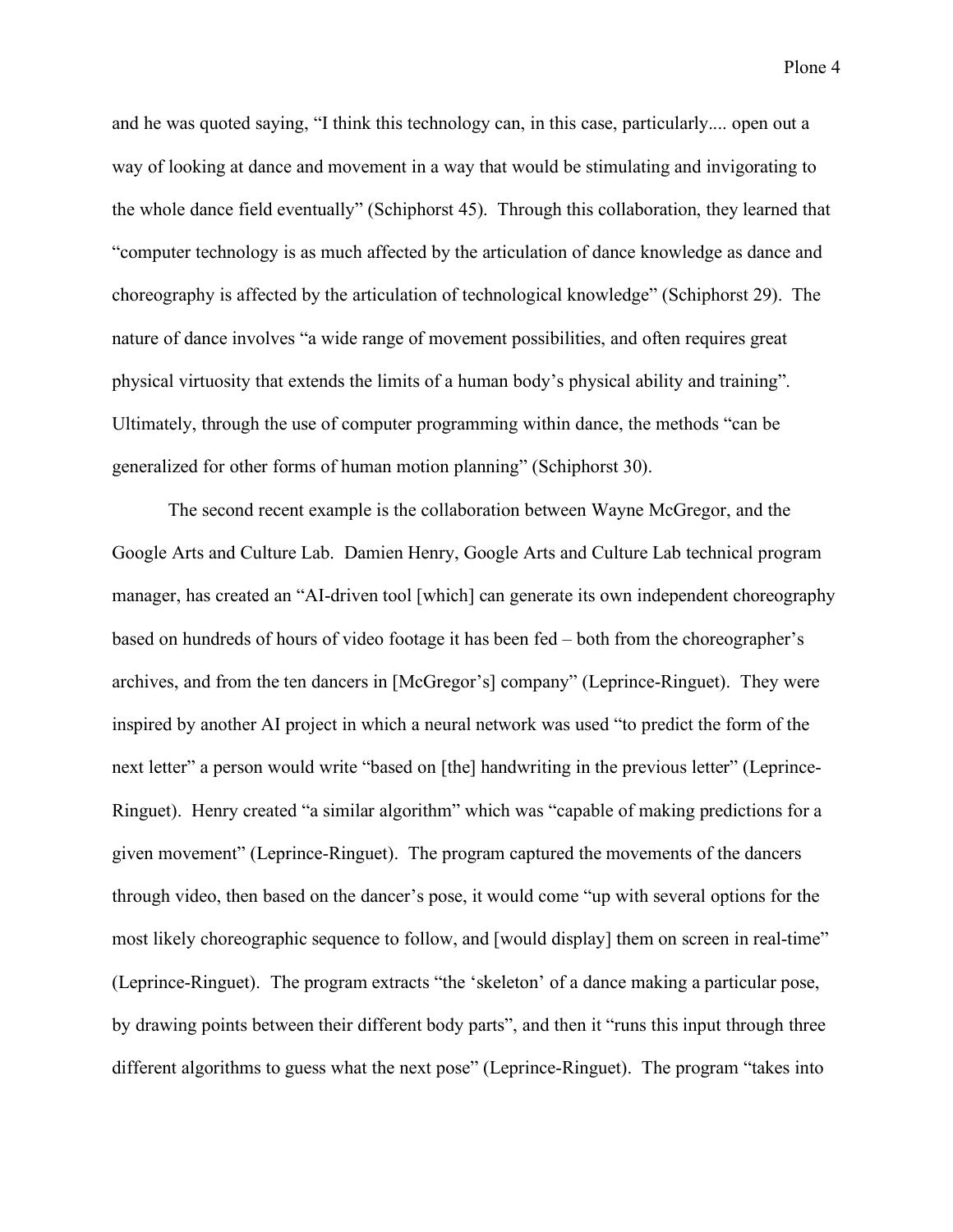account the individual style of that particular dancer", but it can also mix different styles and individuals (Leprince-Ringuet). Ultimately, the tool "produces a total of 30 potential choreography sequences […] using a similar 'skeleton' visual" (Leprince-Ringuet). Henry believes that this tool "is not meant to invent moves that have never been seen before", but rather as a predictive tool (Leprince-Ringuet). He said that the purpose of the tool is "to create options in a very efficient and fast way, so that the creative process never stops" (Leprince-Ringuet).

The third recent example is a project created at the Georgia Institute of Technology. The project, titled *LuminAI*, involves a "computer-controlled dancer" who ""watches' the [dancer] and improvises its own moves based on prior experiences" (Maderer). Then, when "the human responds, the computerized figure […] reacts again, creating an impromptu dance couple based on artificial intelligence" (Maderer). This project is "housed inside a 15-foot-tall geodesic dome [...] lined with custom-made projection panels for dome projection mapping", which was "designed and constructed by Georgia Tech digital media master's student Jessica Anderson" (Maderer). The program works through the use of "Kinect devices" which are used to "capture the person's movement" (Maderer). Next, the "computer analyzes the dance moves being performed and leans on its memory to choose its next move" (Maderer). The program is the most successful, the "more moves it sees" because this allows for the computer to a have a deeper vocabulary of dance movement. The computer can then use this data "as a basis for future improvisation" (Maderer). The project's team believes that the improvisation of the dancers "is one of the most important parts" of the program because the digital "avatar recognizes patterns, but doesn't always react the same way every time" (Maderer). Due to this, the dancers must improvise the entire time too, which is believed to lead to "greater creativity all around" (Maderer). These three recent projects represent a few methods that programmers have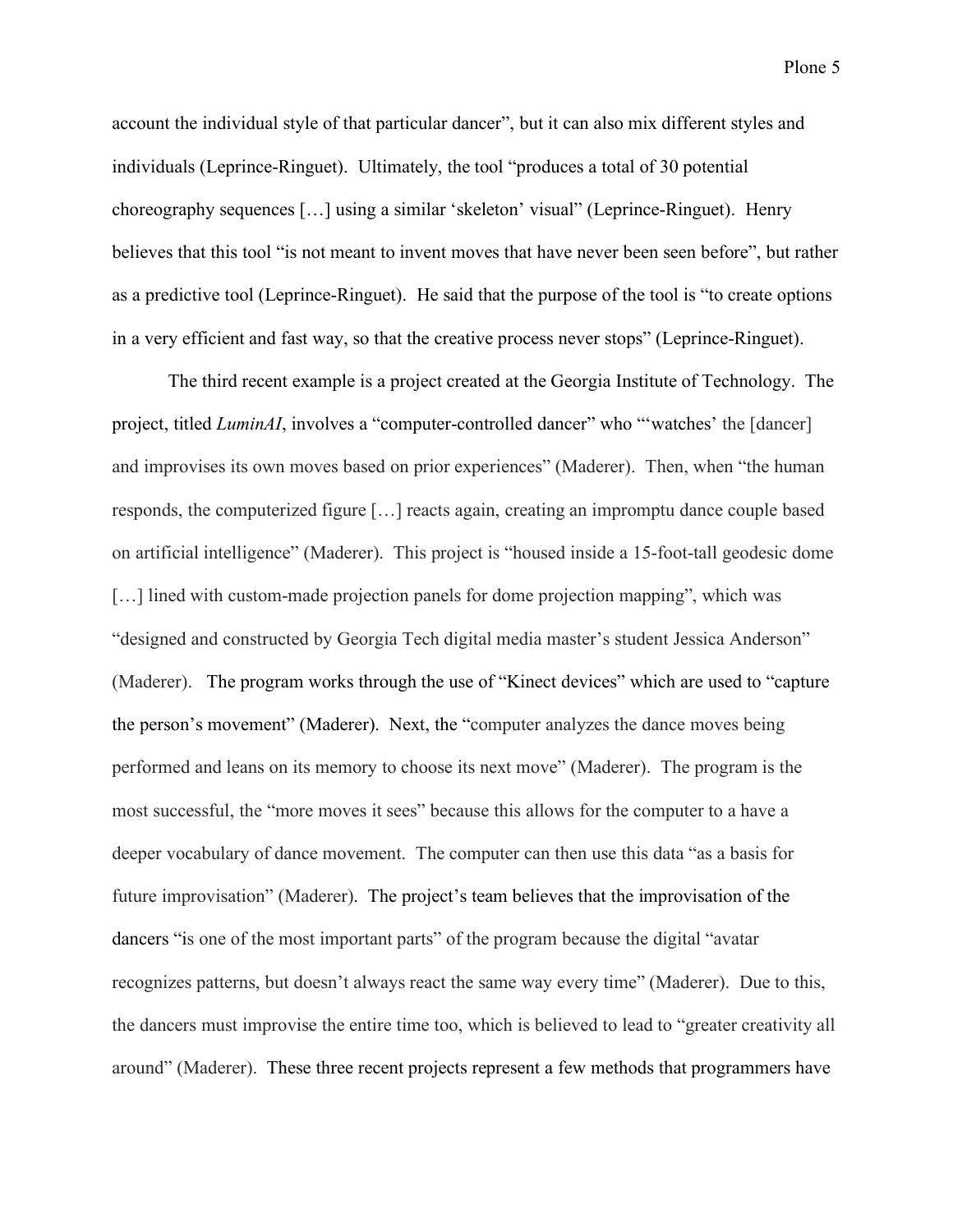implemented into the field of dance. They illustrate the many uses for technology in dance, and they also show the many ways of attacking the problem that is teaching an AI to choreograph.

There are many mixed feelings about the use of artificial intelligence to create art. First, let's examine the more polarizing views. Duke University's director of the dance program and choreographer, Michael Klien, was a very proficient user of "The ChoreoGraph" program, which is "a sequencing tool that let[s] the choreographer set up digital variations on a timeline" and acts "as a cue-sheet for dancers during performance" (Leprince-Ringuet). He decided to discontinue using "The ChoreoGraph" because he preferred to work with the dancers directly (Leprince-Ringuet). He said: "We kept including more algorithms in the system to make it more intelligent. […] But I realised it is not the strength of dance to be developed by AI". He believes that the human assumptions made when creating AI would spell the "tragic limit of our imagination" (Leprince-Ringuet). On the other hand, there are many individuals that believe AI can help increase creativity Damien Henry, Google Arts and Culture Lab technical program manager, believes that the creativity comes "from the use that [the choreographer] will make" of the technology based on the options given to [them] by the computer program (Leprince-Ringuet). Wayne McGregor believes that "the most fascinating aspects of the technology is that it can learn and recreate the particular style of a dancer" (Leprince-Ringuet). Andy Serkis, an actor and film director, has described motion capture "as the 'bottling up' of performance", which "can go [...] toward[s] capturing their creative identity (Leprince-Ringuet). Mikhail Jacob, the lead developer of the *LuminAI* technology, believes that since *LuminAI* "gives autonomy back to the computer", it forces a person to create something new — potentially something better" because the dancers have to take their virtual "partner's actions into consideration" (Maderer).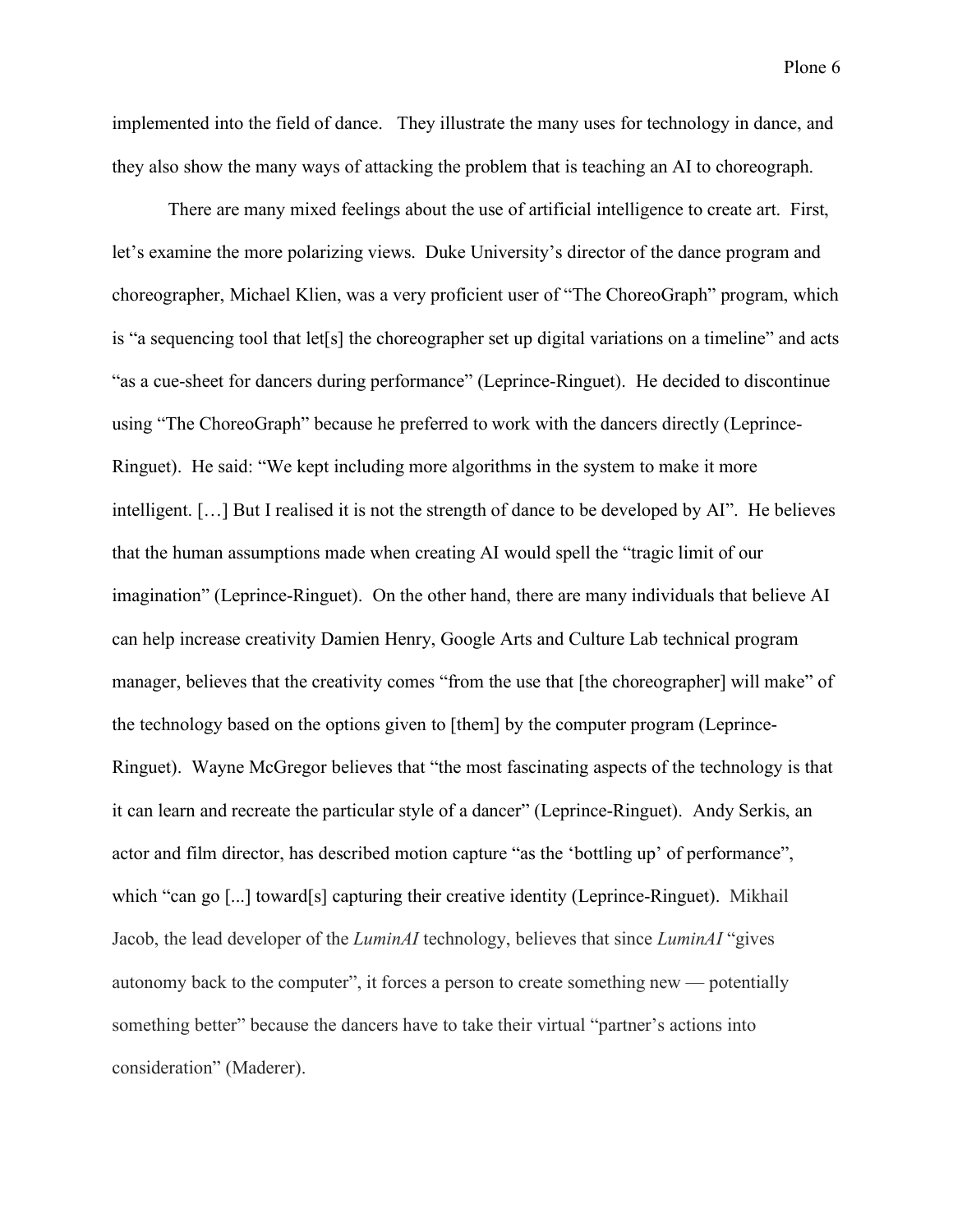Plone 7

The most commonly held feeling is that the AI will "not to replace the choreographer", but rather act as a tool for the choreographer to make the choreographing process easier and more streamlined (Leprince-Ringuet). Some choreographers believe that there is a distinction between the initial creative ideas of a dance and composition of it. Murray Louis, a choreographer, once said that until he had "taught Composition [he] had always equated good choreography with creativity. [He] know[s] now that this is not the case. Creativity is the source.... composition is a skill, a craft that can be taught and learned, the means and method to structure creativity" (Schiphorst 8-9). He is one of many choreographers and researches that believe that the design of computer systems is "to provide an extension, to open out possibilities, to supply a working tool that provides a visual idea generator, and to support the iterative and interactive nature of the choreographic process, on many levels" (Schiphorst 11-12). It is then the challenge of the choreographer "to find a physical reason or intent to produce what is suggested by the chance or random operations" (Schiphorst 21). Today, "AI mostly relies on instructions fed to it by humans", which therefore makes it impossible to program the computer with every possible instruction. Brain Magerko, Georgia's Tech digital media associate professor and leader of the *LuminaAI* project, believes that this impossibility is due to the unpredictability of humans (Maderer). The computer programs are most successful when they "can learn from [both] people and prior experiences" (Maderer). Despite the many mixed opinions, the continuation of discussions about ethics is important to the future of how technology will be programmed.

Artificial intelligence and machine learning have increasingly been used to aid choreographers and dancers. The three recent projects explored illustrate the broad range of applications of artificial intelligence in the field of dance. They also highlight the trajectory of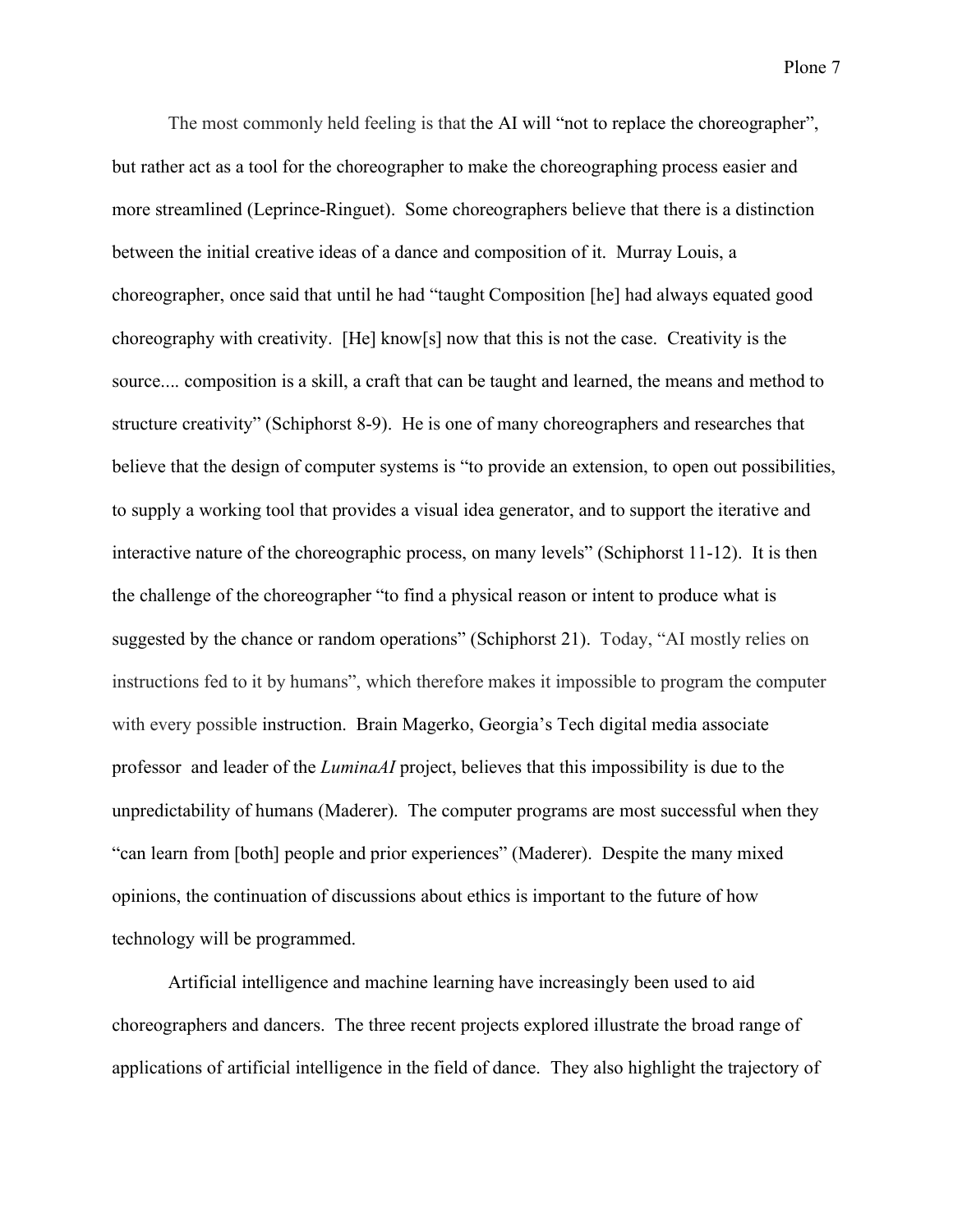Plone 8

AI towards automated systems for choreography. The ethical ramifications questioned by programmers and choreographers are all valid. However, based on the current trend of technology becoming more pervasive in our society, it is not productive to claim no technology should be used in the arts and humanities. Brain Magerko says it best when he says "As computers become more ubiquitous, we must understand how they can co-exist with humans. Part of that is creating things together." (Maderer). Technology has always been used as a tool to make life easier for humans, so it is most productive to continue to see it as a helpful tool rather than a necessary evil. One point that is often left out from discussions about ethics is the creativity and work that goes into creating the artificial intelligence that perform the tasks to create art. Artificial intelligence is still dependent on how it is programmed and who has programmed it, and there is a prevailing lack of appreciation for the programmers of AI. There is a common perception is that the sciences are cold, logical, and uncreative. This is a blatantly false claim: creativity is built into the scientific method, and discovery and invention could not exist without it. Integration between technology and the arts will continue to lead to interesting discoveries in both fields. Overall, the prevalence of discussions about ethics is promising because we as humans still have some say in the future of technology, and these discussions help us to understand our relationship with technology as it becomes more omnipresent in our society.